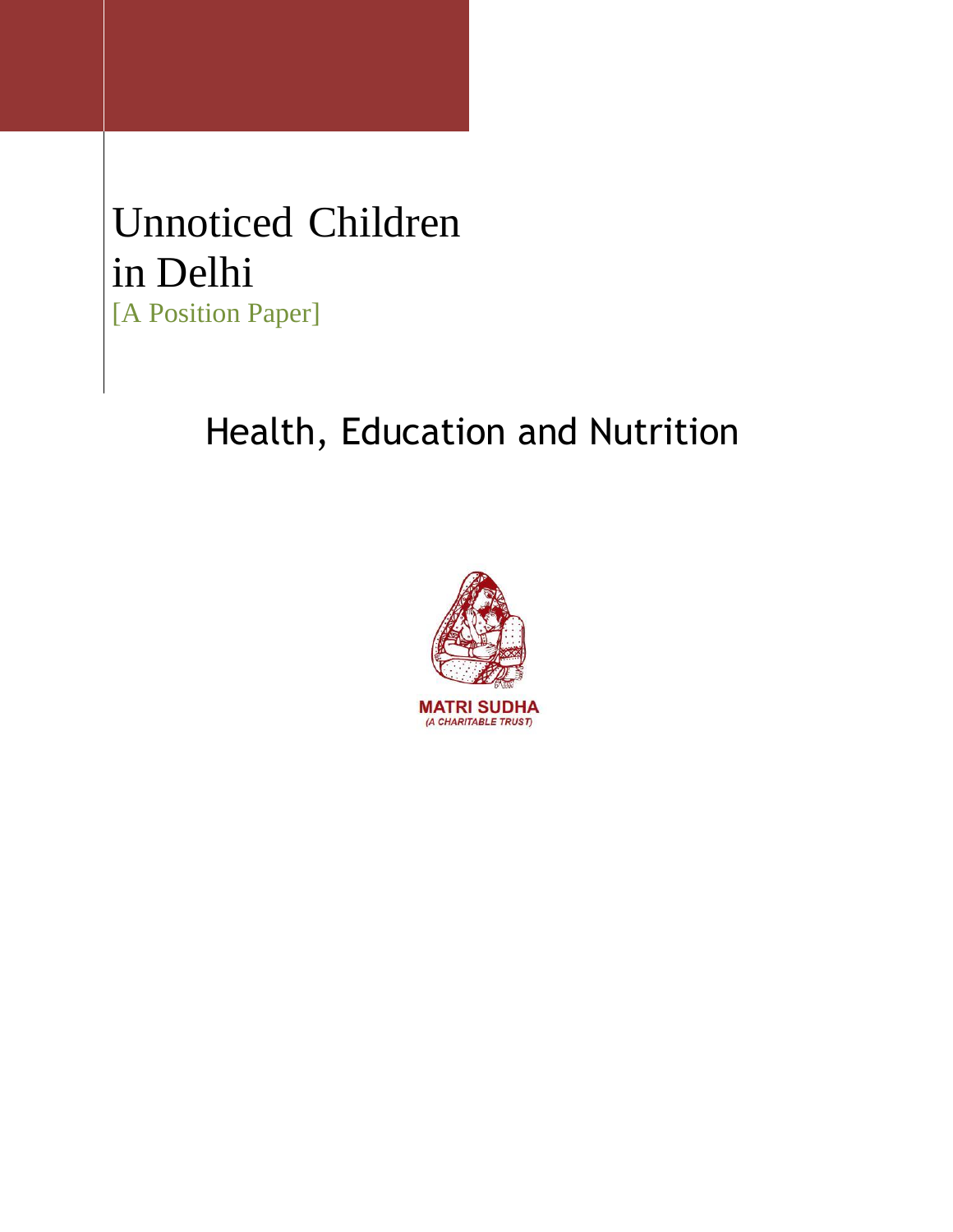| <b>Contents</b> |
|-----------------|
| $\mathbf{1}$ .  |
| 2.              |
| 2.1             |
|                 |
|                 |
|                 |
|                 |
|                 |
|                 |
|                 |
|                 |
|                 |
|                 |
|                 |
|                 |
|                 |
|                 |
|                 |
|                 |
|                 |
|                 |
| . 9             |
|                 |
|                 |
|                 |
|                 |
|                 |
|                 |
|                 |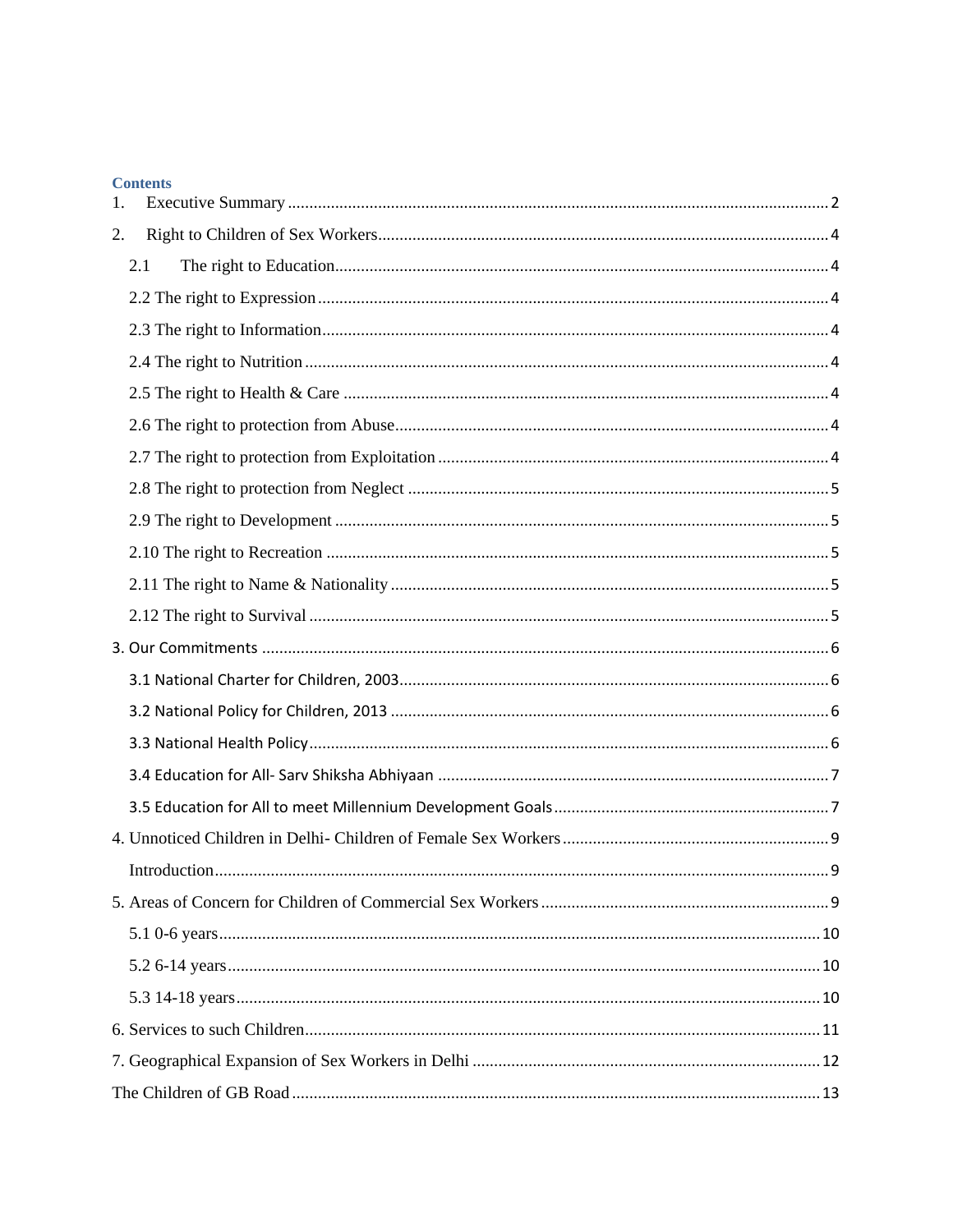## <span id="page-2-0"></span>**1. Executive Summary**

The life of sex workers and their children are mystified in a society where they are stigmatized and socially isolated from so-called mainstream society. Other people interpret the life of these people according to the preconceived notions. In all patriarchal societies women are divided as 'good' and 'bad' by the moral values of its carriers for their convenience. Hence, 'whores' are note accepted the modern societies where monogamous patriarchal family is the rule.

Usually people have the belief that children of sex workers are more prone to sexual exploitation, they have a low self-esteem, and they have no opportunity for education and so on. There is partial truth in this. But it will be a fallacy if we put the sex worker's children with all the problems on the one side and other children having a better life on the other side. The life of the children is determined by many interwoven cultural factors, social environment, physical facilities, opportunities for socialization etc. Sometimes children facing many difficulties in their situation develop better survival skills and they may have more reflexive capability. On the contrary many overprotected schooled children may have less coping skills. But the specific problem of children of sex workers like the shame they feel when others despise them  $\alpha$  ostracisation from the other community should not be overlooked<sup>1</sup>.

The Preamble to the UDHR stated that: every individual and organ of society...., shall strive by teaching and education to promote respect for these rights and freedoms...." In accordance with the Preamble of UDHR, education should aim at promoting human rights by importing knowledge and skill among the people of the nation states. Article 26 (1) of UDHR proclaims that: *Everyone has a right to education. Education shall be free, at least in the elementary and*  fundamental stages. Elementary education shall be compulsory. Technical and professional *education shall be made generally available and higher education shall be equally accessible to*  all on the basis of merit.<sup>2</sup>" Further, it provides that the Parties to the Convention (including India) recognize that, with a view to achieving the full realization of this right "primary education shall be compulsory and available free to all"

During the general discussion by the committee on Economic, Social and Cultural Rights on the right to education (1998), an agreement was reached that four elements define its core content that<sup>3</sup>:

- No one shall be denied a right to education;
- Everyone is entitled to basic (primary) education in one form or another; this includes basic education for adults.
- Primary education must be compulsory and free
- No one may withhold a child from primary education. A state (including India) has an obligation to protect this right from encroachment by third person

Article 46 of the Indian Constitution declares that the state shall promote with special care the educational and economic interests of the weaker section of the people<sup>4</sup>. It is significant to note

 1 Case Histories of Children of Sex Workers- Dr. Jayasree A.K

<sup>&</sup>lt;sup>2</sup> Universal Declaration of Human Rights[-http://www.un.org/en/documents/udhr/](http://www.un.org/en/documents/udhr/)

<sup>&</sup>lt;sup>3</sup> <http://www.ohchr.org/EN/ProfessionalInterest/Pages/CESCR.aspx>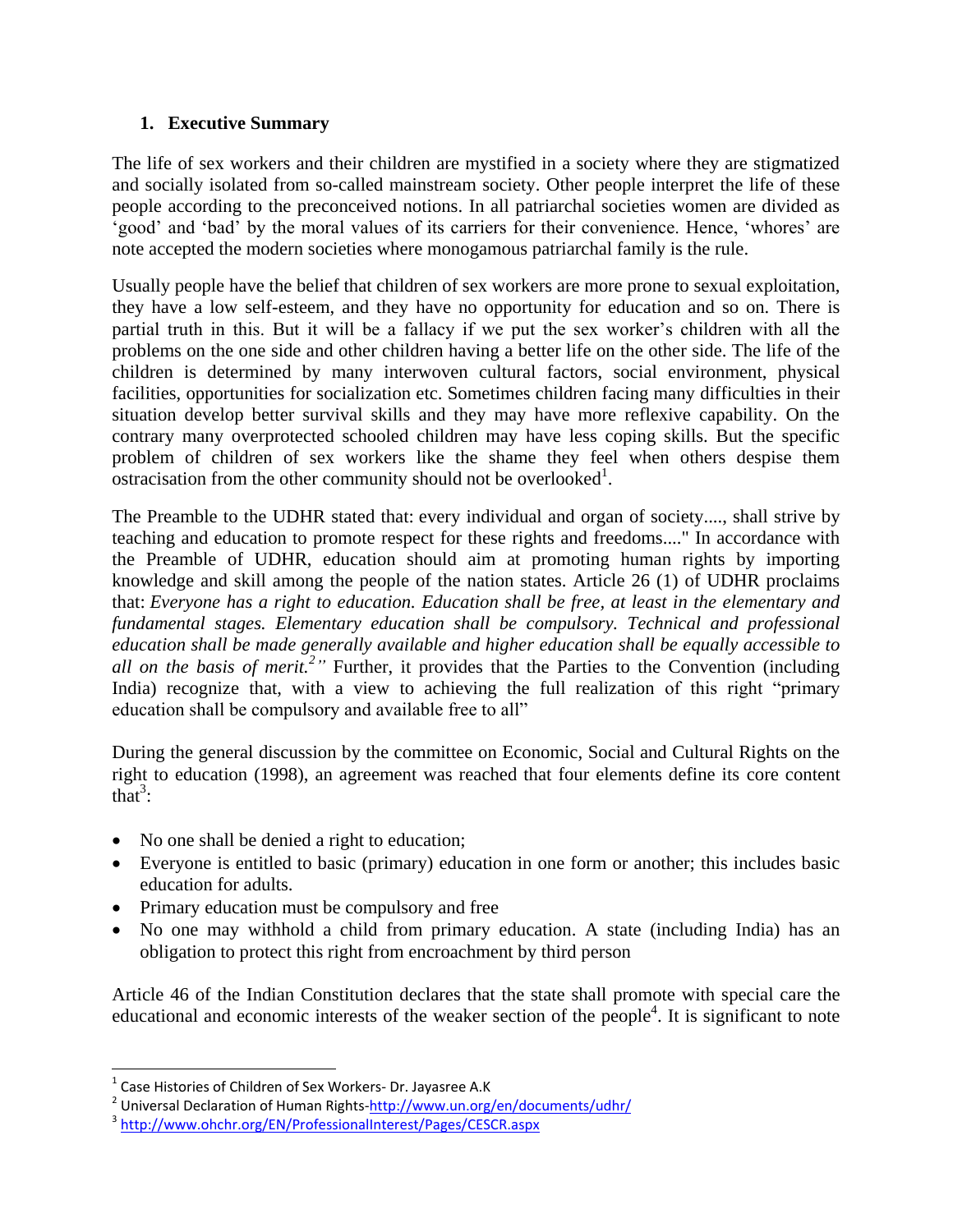that among several Articles enshrined under Part IV of the Indian Constitution, Article 45<sup>5</sup> had been given much importance as education is the basic necessary of the democracy and if the people are denied their right to education then democracy will be paralyzed; and it was, therefore, emphasized that the objective enshrined under Article 45 in Chapter IV of the Constitution should be achieved within ten years of the adoption of the Constitution.

Further the Supreme Court in M.C. Mehta V State of Tamil Nadu the Supreme Court observed that *"to develop the full potential of the children, they should be prohibited to do hazardous work and education should be made available to them"<sup>6</sup> .* Education is compulsory, compulsory

education is one of the states for stability of democracy, social integration and to eliminate social evils"<sup>7</sup>. Not only restricting itself to certain categories of citizens, the Constitution has provided for right to equality (article 14), providing an opportunity to every citizen to live a life with dignity (article 21) and to get social justice (article 38). All the given Constitutional guarantees will be exercised only when the children belonging to such disadvantaged category will be provided an opportunity to education.

**"Abuse from the outside world and poor intermingling with peers within the school and outside school hours, also make these children quit school"**

Section 8 (c) of RTE Act provides that *"ensure that* 

*the child belonging to weaker section and the child belonging to disadvantaged group are not discriminated against and prevented from pursuing and completing elementary education on any grounds".* And, therefore, the appropriate government may provide at least 25 percent reservation to children belonging to weaker section and disadvantaged group in the neighborhood and provide free and compulsory education till its completion- Section 12 (1) (c).

Children of commercial sex workers (CSW) are deprived from almost all the rights of the society. More attention is paid to the CSWs but their children are neglected. Children of CSWs constitute 5.3 million in number and between 5 and 18 years of age. They form 40% of the total population of CSWs in India. About 80% are found in the five metros, 71% of them are illiterate and  $500,000$  are forced to enter this trade every year<sup>8</sup>. Although there are many activities focusing on the CSWs, but there are not many for their children. It is a need of the hour to draw attention to them with care and concern.

<sup>&</sup>lt;sup>4</sup> Article 46 of the Indian Constitution- Promotion of educational and economic interests of Scheduled Castes, Scheduled Tribes and other weaker sections The State shall promote with special care the educational and economic interests of the weaker sections of the people, and, in particular, of the Scheduled Castes and the Scheduled Tribes, and shall protect them from social injustice and all forms of exploitation.

<sup>&</sup>lt;sup>5</sup> The State shall endeavor to provide, within a period of ten years from the commencement of this Constitution, for free and compulsory education for all children until they complete the age of fourteen years

<sup>6</sup> <http://www.indiankanoon.org/doc/212829/>

<sup>&</sup>lt;sup>7</sup> <http://judis.nic.in/supremecourt/imgs1.aspx?filename=40500>

<sup>8</sup> Seventh All India Education Survey, 2002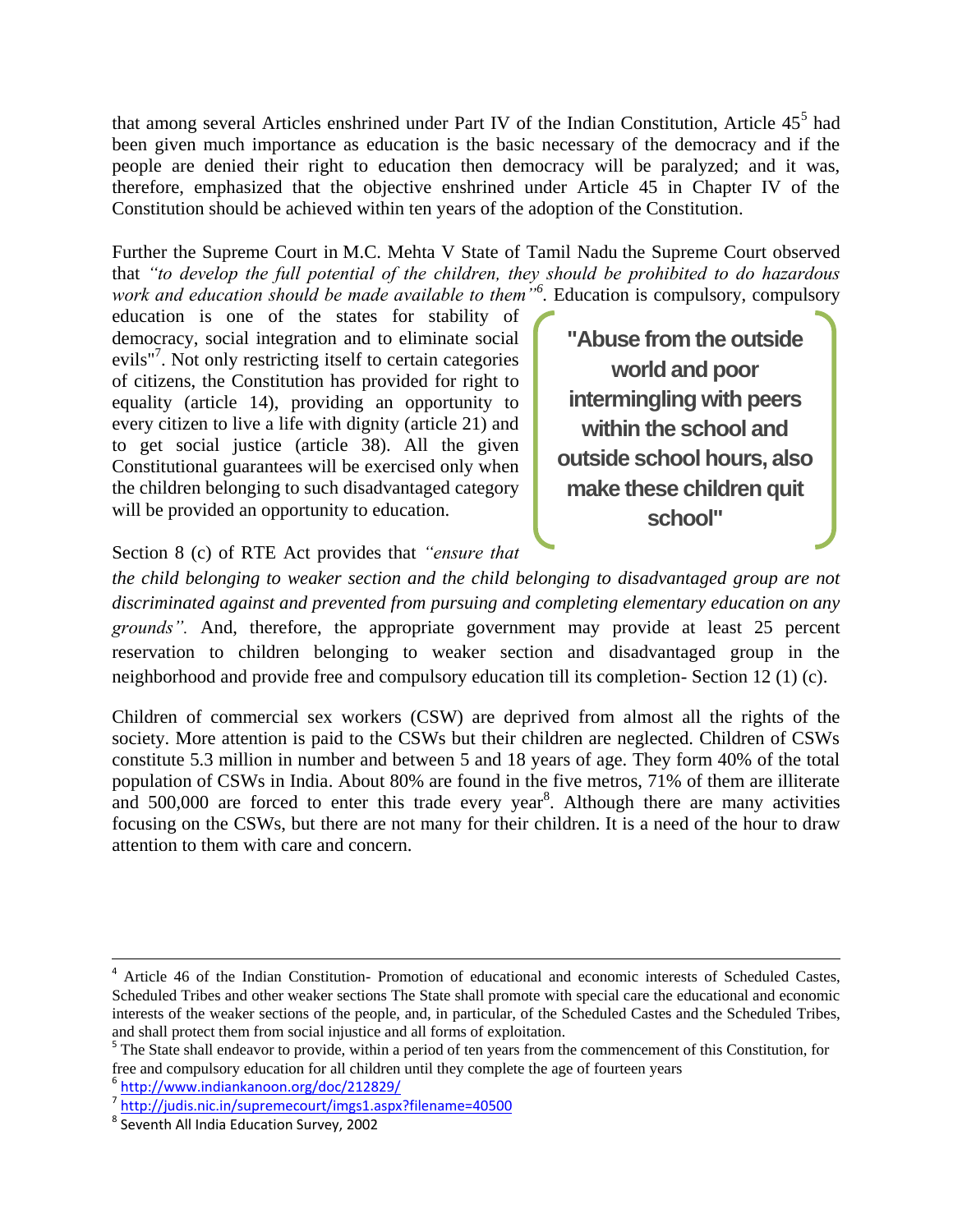## <span id="page-4-0"></span>**2. Right to Children of Sex Workers**

## <span id="page-4-1"></span>**2.1 The right to Education**

50% of Indian children aged 6-18 do not go to school. Dropout rates increase alarmingly in class III to V, its 50% for boys, 58% for girls.

## **2.2 The right to Expression**

<span id="page-4-2"></span>Every child has a right to express himself freely in whichever way he likes. Majority of children however are exploited by their elders and not allowed to express. The situation of children of sex workers is worse during the course of their life when they do not get the opportunity to express themselves.

## **2.3 The right to Information**

<span id="page-4-3"></span>Every child has a right to know his/her basic rights and position in the society. High incidence of illiteracy and ignorance among children of sex workers prevents them from having access to information about them and their society.

# **2.4 The right to Nutrition**

<span id="page-4-4"></span>More than 45% of children in India are malnourished. The situation is more vulnerable when children belonging to disadvantaged group do not avail services of nutrition based programme like ICDS and Mid-Day meal. Early childhood care and development are limited to such children.

# **2.5 The right to Health & Care**

<span id="page-4-5"></span>58% of India"s children below the age of 2 years are not fully vaccinated and 24% of these children do not receive any form of vaccination. Over 60% of children in India are anemic. Such figure counts children belonging to disadvantaged group. Similarly, high rate of maternal and infant mortality can be seen among those children.

### **2.6 The right to protection from Abuse**

<span id="page-4-6"></span>There are approximately 2 million child commercial sex workers between the age of 5- 15 years and about 3.3 million between 15-18 years. They form 40% of the total population of commercial sex workers in India. 50,000 children are forced into this trade every year.

# **2.7 The right to protection from Exploitation**

<span id="page-4-7"></span>17 million children in India work as per official estimates. A study found that children were sent to work by compulsion and not by choice, mostly by parents, but with recruiter playing a crucial role in influencing decision. When working outside the family, children put in an average of 21 hours of labor per week. Poor and bonded families often "sell" their children to contractors who promise lucrative jobs in the cities and the children end up being employed in brothels, hotels and domestic work.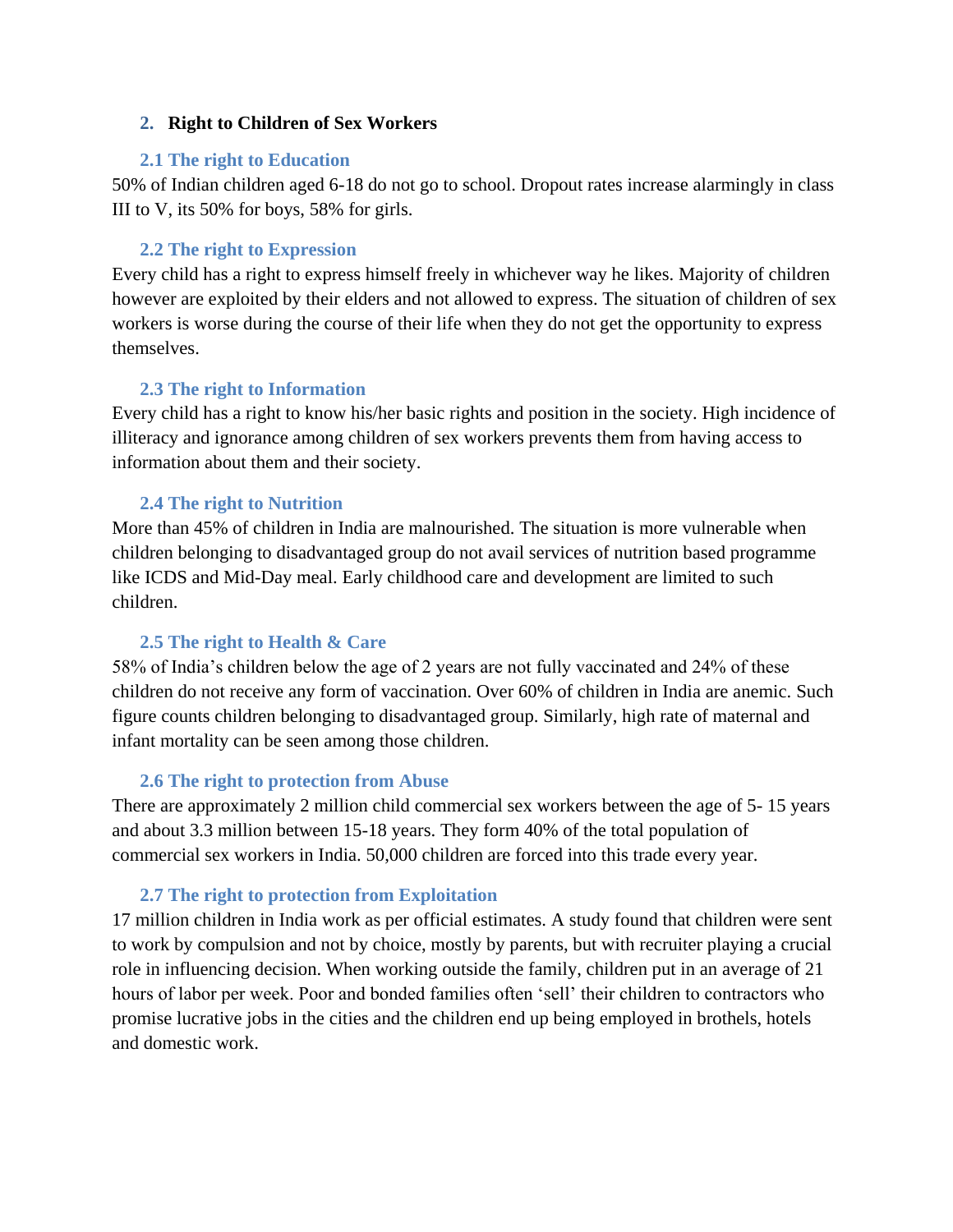## **2.8 The right to protection from Neglect**

<span id="page-5-0"></span>Every child has a right to lead a well-protected and secure life away from neglect. However, children working exploitative and inhuman conditions like children of sex workers get neglected badly.

## **2.9 The right to Development**

<span id="page-5-1"></span>Every child has a right to development that lets the child explore her/his full potential. Unfavorable living conditions as we generally find in brothels prevents them from growing I free and uninhibited way. Moreover, their exclusion from attending schools, crèches, AWCs, daycare centres further intensifies their vulnerability.

## **2.10 The right to Recreation**

<span id="page-5-2"></span>Every child has a right to spend some time on recreational pursuits like sports, entertainment and hobbies to explore and develop. Again institutions like schools, crèches, AWCs, day-care centres are meant to get them involved in such developmental activities. The UNCRC Article 31– Leisure, play and culture states "Children have the right to relax and play and to join in a wide range of cultural, artistic and other recreational activities". 'Leisure' is a term implying having the time and freedom to do as one pleases. 'Recreational activities' embraces the whole range of activities undertaken by choice for the purposes of pleasure. "Play" includes activities of children that are not controlled by adults and that do not necessarily conform to any rules.

## <span id="page-5-3"></span>**2.11 The right to Name & Nationality**

Every child has a right to identify himself with a nation. A vast majority of disadvantaged children like of sex workers in are treated like commodities and exported to other countries as labor or prostitutes. Declaring its children as the nation's "supremely important asset" in the National Policy for Children, 1974, the Government of India reiterated its commitment to secure the rights of its children by ratifying related international conventions and treaties<sup>9</sup>.

### <span id="page-5-4"></span>**2.12 The right to Survival**

Of the 12 million girls born in India, 3 million do not see their fifteenth birthday and a million of them are unable to survive even their first birthday.

<sup>&</sup>lt;sup>9</sup><br>National Policy for Children, 2013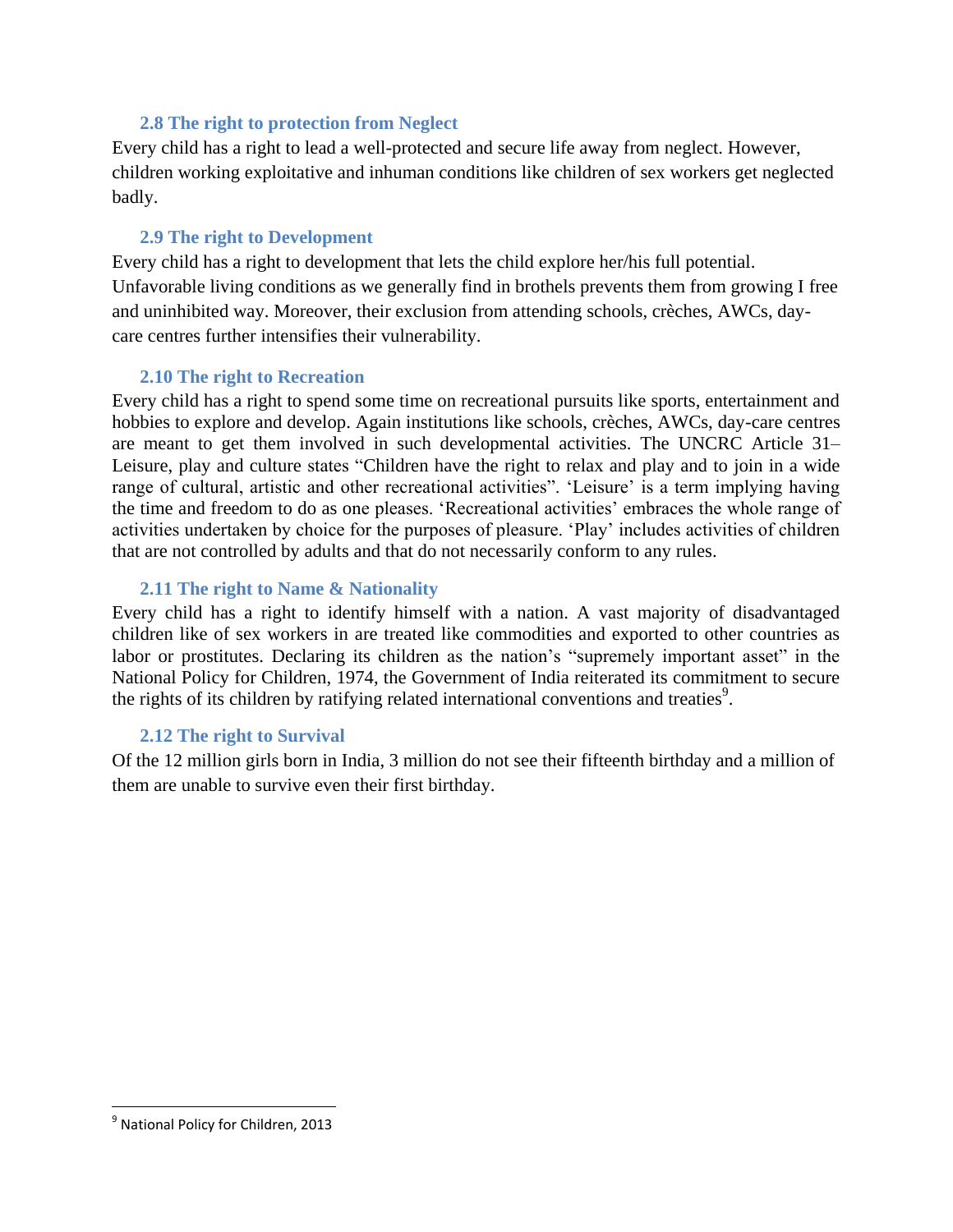# <span id="page-6-0"></span>**3. Our Commitments**

# <span id="page-6-1"></span>**3.1 National Charter for Children, 2003**

The National Charter for Children, 2003 adopted on  $9<sup>th</sup>$  February 2004, underlined the intent to secure for every child its inherent right to be a child and enjoy a healthy and happy childhood, to address the root causes that negate the healthy growth and development of children, and to awaken the conscience of the community in the wider societal context to protect children from all forms of abuse, while strengthening the family, society and the Nation.

# <span id="page-6-2"></span>**3.2 National Policy for Children, 2013**

Expanding the scope of erstwhile National Policy for Children government"s commitment to the rights based approach in addressing the continuing and emerging challenges in the situation of children, the Government of India hereby adopts this Resolution on the National Policy for Children, 2013. One of the guiding principles reaffirms our commitment that all children have equal rights and no child shall be discriminated against on grounds of religion, race, caste, sex, place of birth, class, language, and disability, social, economic or any other status. Similarly, it reiterates the Constitutional commitment that every child has the right to a dignified life, free from exploitation. Further, the National Policy retreats its commitment to children of sex workers are tracked, rescued, rehabilitated and have access to their right to education and take special protection measures to secure the rights of and entitlement of children in need of special protection like children on commercial sex workers.

# <span id="page-6-3"></span>**3.3 National Health Policy**

NHP-1983, in a spirit of optimistic empathy for the health needs of the people, particularly the poor and underprivileged, had hoped to provide "Health for All by the year 2000 AD", through the universal provision of comprehensive primary health care services. The recommendations of NHP-2002 is, therefore, attempt to maximize the broad-based availability of health services to the citizenry of the country on the basis of realistic considerations of capacity. The changed circumstances relating to the health sector of the country since 1983 have generated a situation in which it is now necessary to review the field, and to formulate a new policy framework as the National Health Policy-2002. Access to, and benefits from, the public health system have been very uneven between the better-endowed and the more vulnerable sections of society. This is particularly true for women, children and the socially disadvantaged sections of society.

Social, cultural and economic factors continue to inhibit women from gaining adequate access even to the existing public health facilities. This handicap does not merely affect women as individuals; it also has an adverse impact on the health, general well-being and development of the entire family, particularly children. This policy recognizes the catalytic role of empowered women in improving the overall health standards of the community.

NHP-2002 envisages giving priority to school health programmes which aim at preventivehealth education, providing regular health check-ups, and promotion of health seeking behavior among children. The school health programmes can gainfully adopt specially designed modules in order to disseminate information relating to 'health' and 'family life'. This is expected to be the most cost-effective intervention as it improves the level of awareness, not only of the extended family, but the future generation as well.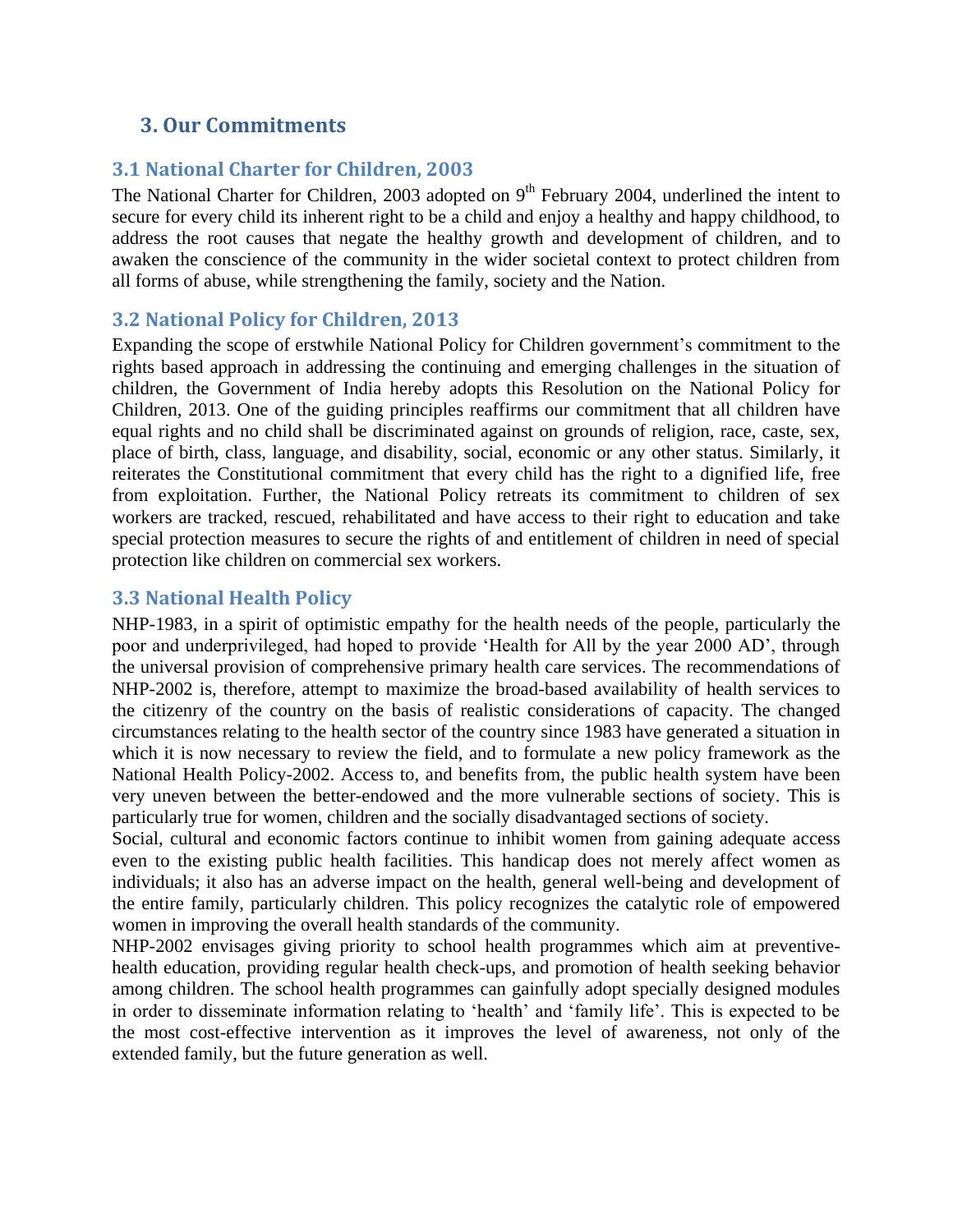# <span id="page-7-0"></span>**3.4 Education for All- Sarv Shiksha Abhiyaan**

The expanded vision of Education for  $All^{10}$  –

- universalizing access and promoting equity
- Focusing on learning
- Broadening the means and scope of basic education
- Enhancing the environment for learning
- Strengthening partnerships

While emphasizing on universalizing and promoting equity Article 3 (4) of EFA asserted that: An active commitment must be made to removing educational disparities. Underserved groups: the poor; street and working children; migrant worker etc. should not suffer any discrimination in access to learning opportunities.

# <span id="page-7-1"></span>**3.5 Education for All to meet Millennium Development Goals**

In 2000, in Dakar, Senegal, all parties affirmed their commitment to achieving Education for All by the year 2015. They identified six key education goals which aim to meet the learning needs of all children, youth and adults by 2015. The **first goal** envisaged to expand early childhood care and education. **Expanding and improving comprehensive early childhood care and education, especially for the most vulnerable and disadvantaged children.** Similarly, **second goal** provide free and compulsory primary education for all, thereby ensuring that by 2015 all children, particularly girls, children in difficult circumstances and disadvantaged community have access to and complete free and compulsory primary education of good quality.

India has a global commitment of universalizing the education, therefore, it started Sarva Shiksha Abhiyaan (Education for All), and however, during its first phase of implementation it has been restricted to children aged 6-14 years. The basic aim of the programme was to universalize elementary education in a time bound banner with the following objectives-

All children in school, Education Guarantee Centre, Alternate School, ' to School' camp by  $2003$ ;<sup>11</sup>

- All children complete five years of primary schooling by 2007;
- All children complete eight years of schooling by 2010;
- Focus on elementary education of satisfactory quality with emphasis on education for life;
- Bridge all gender and social category gaps at primary stage by 2007 and at elementary education level by 2010;
- Universal retention by 2010

Moving a step further and two of six goals of EFA were adopted as **Millennium Development Goals** and India committed to Achieve Universal Basic Education by ensuring that, by 2015, children everywhere, boys and girls alike, will be able to complete a full course of primary schooling.

*The goals of Education for All (EFA) are centrally concerned with equality that is every child should be having accessibility to affordable education particularly those belonging to weaker section, disadvantaged section and girls. If children are excluded from access to education, they are denied their human rights and prevented from developing their talents and interests in the most basic of ways.* It is also in the fundamental interests of society to see that this happens – progress with economic and social development depends upon it. Nevertheless, millions of

<sup>&</sup>lt;sup>10</sup>[http://www.unesco.org/education/pdf/JOMTIE\\_E.PDF](http://www.unesco.org/education/pdf/JOMTIE_E.PDF)

<sup>11</sup><http://www.educationforallinindia.com/ssa.htm>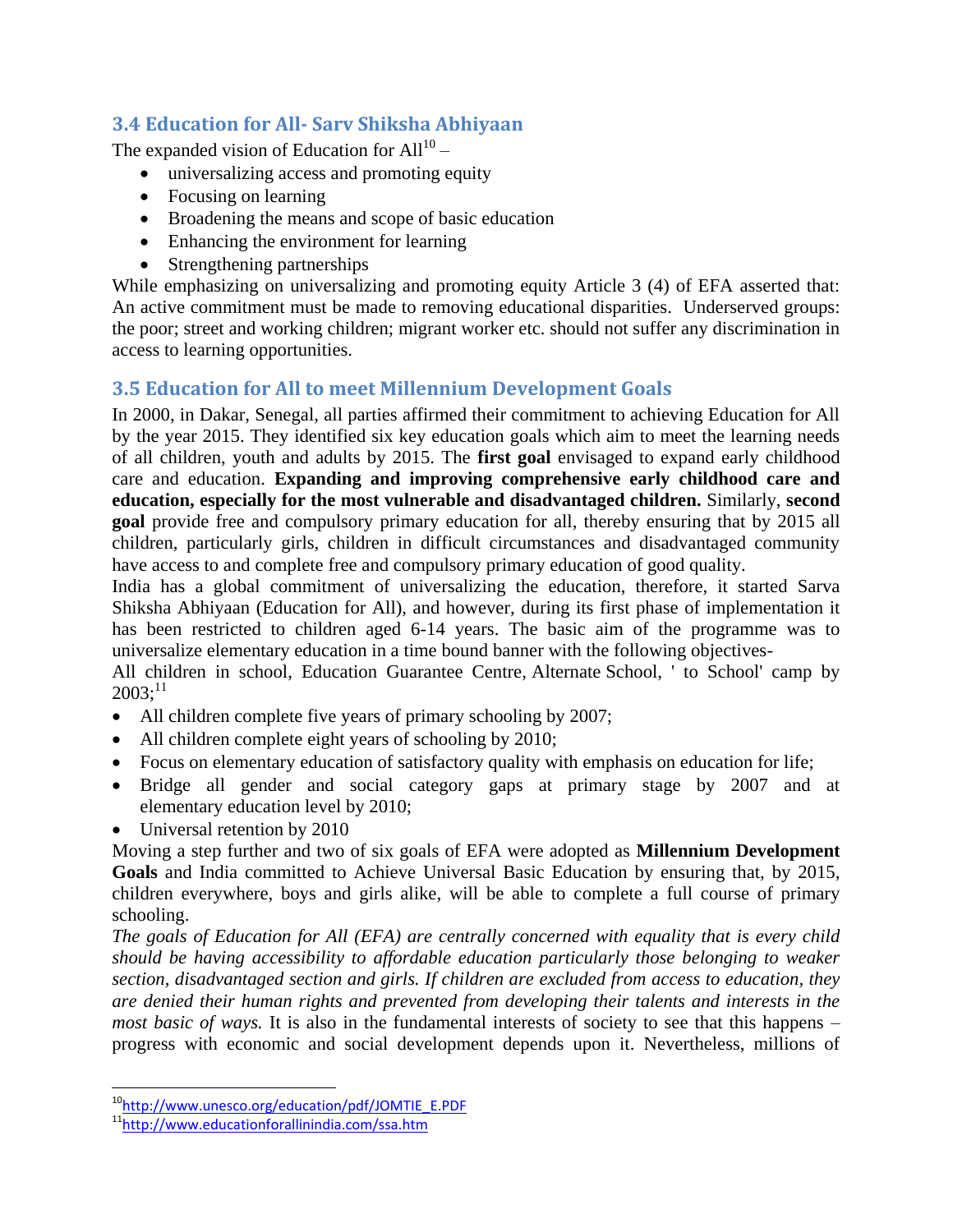children still fail to gain access to schooling, and even larger numbers among those who do enroll leave prematurely, dropping out before the skills of literacy and number skills have been properly gained in which a majority of such children are girls.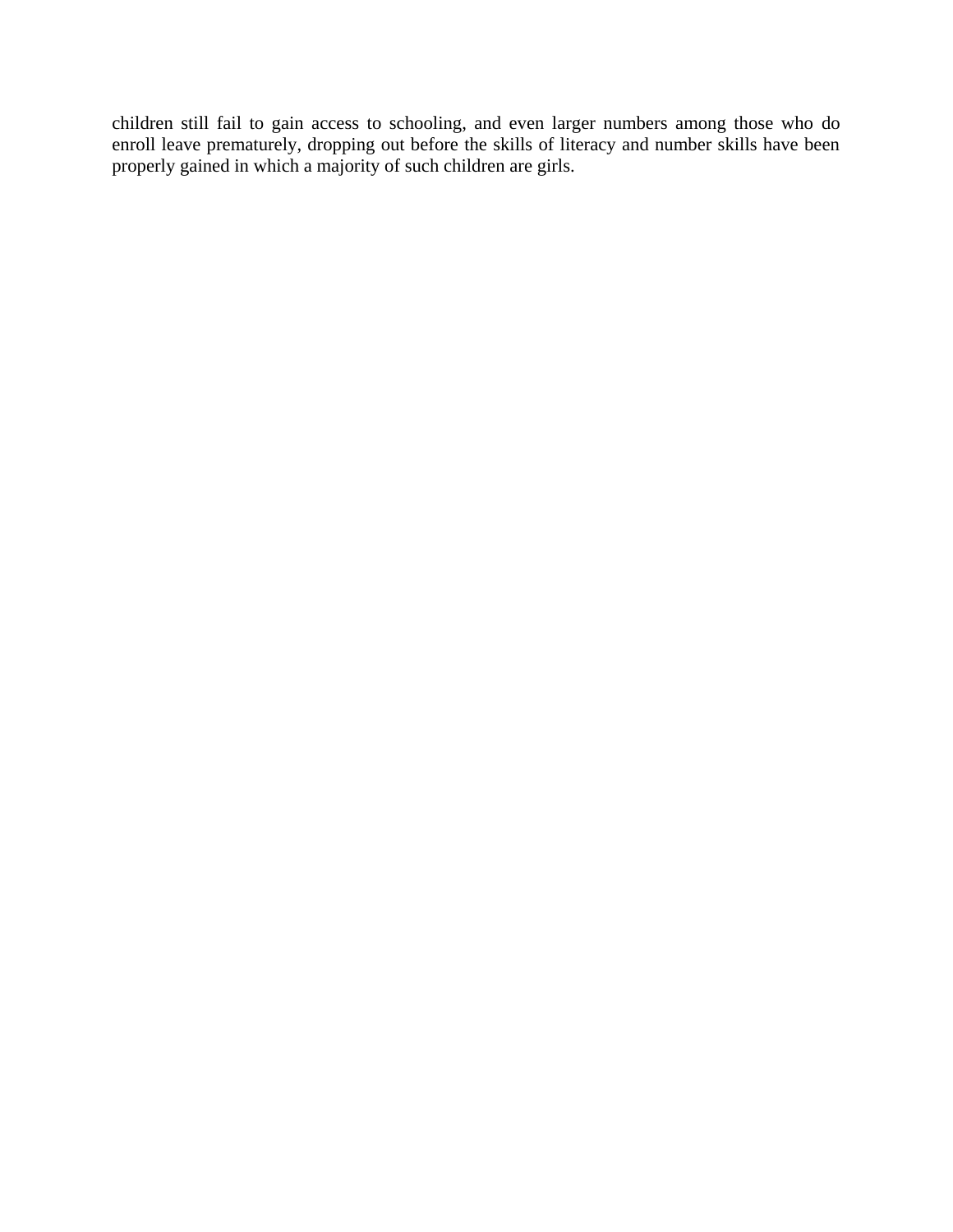## <span id="page-9-0"></span>**4. Unnoticed Children in Delhi- Children of Female Sex Workers**

#### <span id="page-9-1"></span>**Introduction**

The children of prostitutes are the main victims of these institutions as they are discriminated against social isolation and deprived of a normal life for no fault of theirs. They remain deprived of the basic opportunities and conducive environment and condition necessary for the overall physical and psychological development. Besides being born with the stigma of illegitimacy, they grew up in red light areas, where pimps, brothel keepers, and anti-social elements exist all around. These children of prostitute receive negative socialization in the families and tend to become juvenile delinquent or they join their family trade. These children suffer from malnutrition, poor living

"It is observed from the study conducted by Hema and Arabind Agarwal in **Jaipur Rajasthan (1996)** that the children of Prostitute are deprived of complementary feeding practices, as the mother generally had no time because she was busy with customers every evening to the next morning."

condition and have no opportunity to get them acquainted with the civilized world of education. Circumstances proved to be a barrier to the opportunities for developing their personality to full potential, whereby they can functionally contribute to the society. The children of prostitute lives in an environment which expose them to hard realities of life like gambling, addiction, physical harassment of mothers by customers, etc. and girl children are especially vulnerable. Quite often these children show behavioral problems, mainly due to faulty behavior patterns in their environment, relationship between parents and children, child rearing practices, over protection, over indulgence and so on **(Patil, Anuradha 1999).** Children of the commercial sex worker (CSW) have long been considered as "socially excluded" group. They grow up in red light areas which have tremendous deleterious impact on the impressionable minds of children in the area. Various studies have already been conducted in different parts of our country to assess the nature and extent of vulnerabilities of the children in the red light areas.

A study conducted by Tata Institute of Social Science, 1991 estimated that there were approximately two hundred thousand sex workers in India in 817 Red Light areas, with more than 5 million children whose fathers" identity was not known to the mothers. Having born and grown up in red light areas, the children are isolated from the mainstream society and denied access to the basic opportunities for physical and psychological development. They live in an environment that is exposed to vices like gambling, addiction, physical and sexual harassment by customers and verbal abuse. They also exhibit problem behavior due to faulty behavior patterns, relationship dilemma and over indulgence or over protection by mothers.

### <span id="page-9-2"></span>**5. Areas of Concern for Children of Commercial Sex Workers**

The children of sex workers are victims of circumstances with no fault of their own. Having born with the stigma of illegitimacy and growing up in a red light area, the children are isolated from the mainstream and deprived of the basic opportunities for the physical and psychological development. Being children of prostitutes, they are often confronted with problems of variegated nature like social non-acceptance; loneliness; neglect; feeling of deprivation and rejection, lack of identity of fathers; social abuse; exposure to the world of prostitution since early childhood etc. They are also exposed to problems arising out of their life situation, like lack of a father figure to provide security, absence of facilities for care and guidance, economic hardship, lack of facilities to meet basic minimum needs, unhealthy social environment, malnutrition, and ill health. They live in an environment that is exposed to vices like gambling,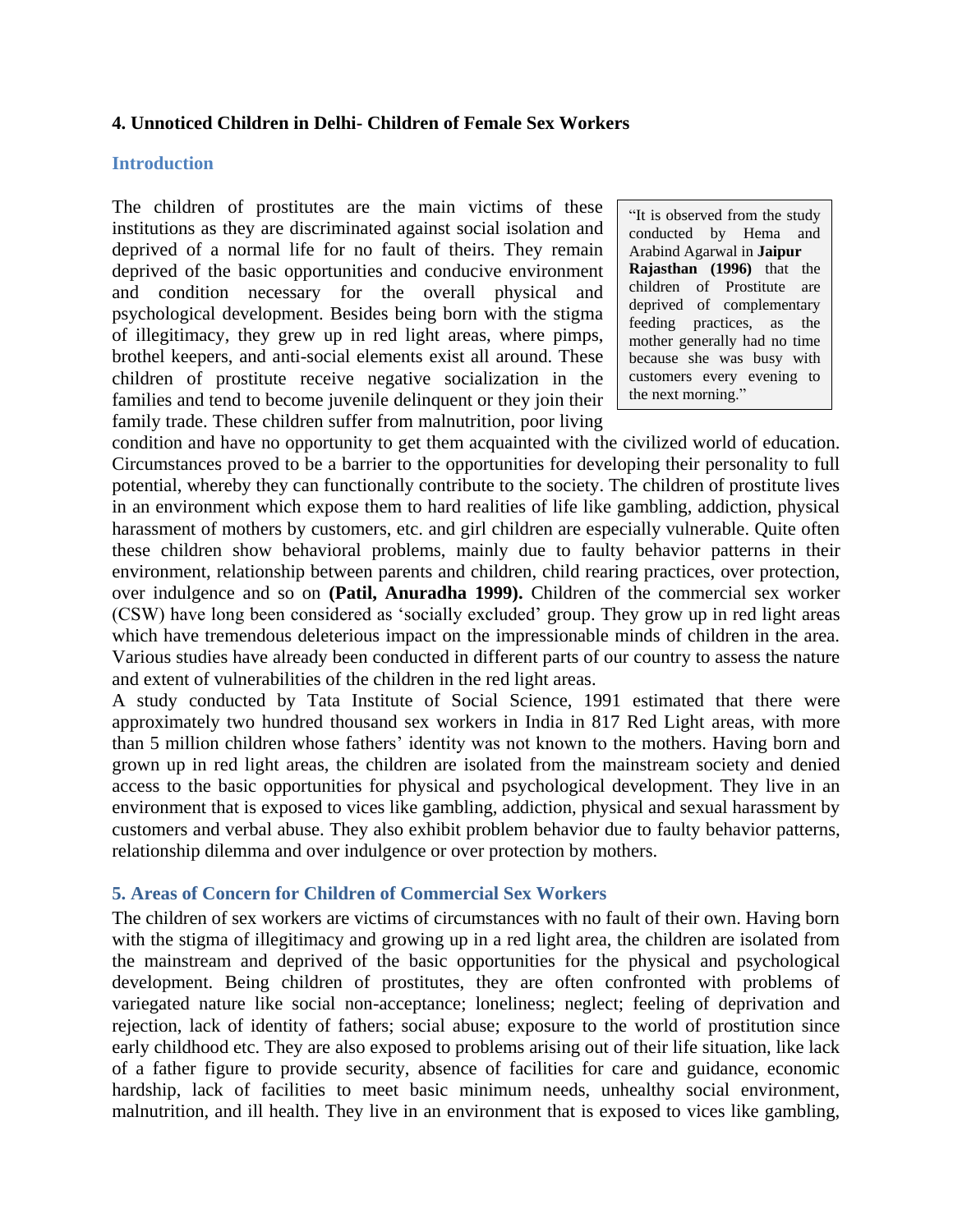addiction, physical and sexual harassment by customers and verbal abuse. They also exhibit problem behavior due to faulty socialization process, relationship dilemma and social exclusion.

Children in brothels are extremely vulnerable to trafficking and sexual exploitation. A large number of children of sex workers" are in fact trafficked into sexual exploitation (**Nair, 2005).** Dr. P.M.Nair of UNODC (2005) considers that these groups of children are mostly vulnerable. Their vulnerability may be categorized according to their age specific development.

## <span id="page-10-0"></span>**5.1 0-6 years**

- lack of opportunities for early childhood care
- deprived of complementary feeding practices due to lack of education and awareness among mothers
- $\bullet$  out of the purview of services given through ICDS
- less chances of getting socialized from the very early age

## <span id="page-10-1"></span>**5.2 6-14 years**

- due to exclusion of children from early childhood education they lack education opportunities education to further grow and develop
- their process of socialization is confined in that atmosphere alone both on account of social nonacceptability and lack of opportunities<sup>12</sup>
- they lack care and protection
- the parents themselves abet trafficking, mostly for commercial gain

### <span id="page-10-2"></span>**5.3 14-18 years**

- the parents themselves abet trafficking, mostly for commercial gain
- low literacy level among children
- lack of adolescent reproductive and sexual health
- they are deprived of livelihood options
- early marriage and childbearing also impacts adolescent health causing reproductive health problems, including complications that come with teenage pregnancies
- The risk of domestic violence, abuse and exploitation inherent in child marriages is well known. Being married early they conceive at a very early stage in their life<sup>13</sup>
- More chances of them get trafficked and end up being victims of sexual assault; trafficking for sex work or for employment/labor and in particular, domestic help; begging; for transfer of organs; for pornography including pornographic performances; development of pornographic material, promotion of sex tourism, and sexual exploitation under the guise of bar tending, massage parlors' etc. and abetment and involvement in armed conflict<sup>14</sup>

 $^{12}$  Impact of Support Services provided to Children of Resident Prostitutes in Kolkata Brothels, JAYAPRAKASH INSTITUTE OF SOCIAL CHANGE, Supported by Ministry of Women and Child Development

<sup>&</sup>lt;sup>13</sup> In the three years preceding NFHS-3, there were 90 births per 1,000 girls aged 15-19 and 209 births per 1,000 girls aged 20-24 the highest of any age group

 $14$  India reportedly has the world's largest concentration of child sex workers, accounting for one in every four of the global number. It is estimated that there are about 3 million sex workers in the country of whom 40% are children. India Country Report: To Prevent and Combat Trafficking and Sexual Exploitation of Children and Women, World Congress III Against Sexual Exploitation of Women and Adolescents (Rio De Janeiro, Brazil, 2008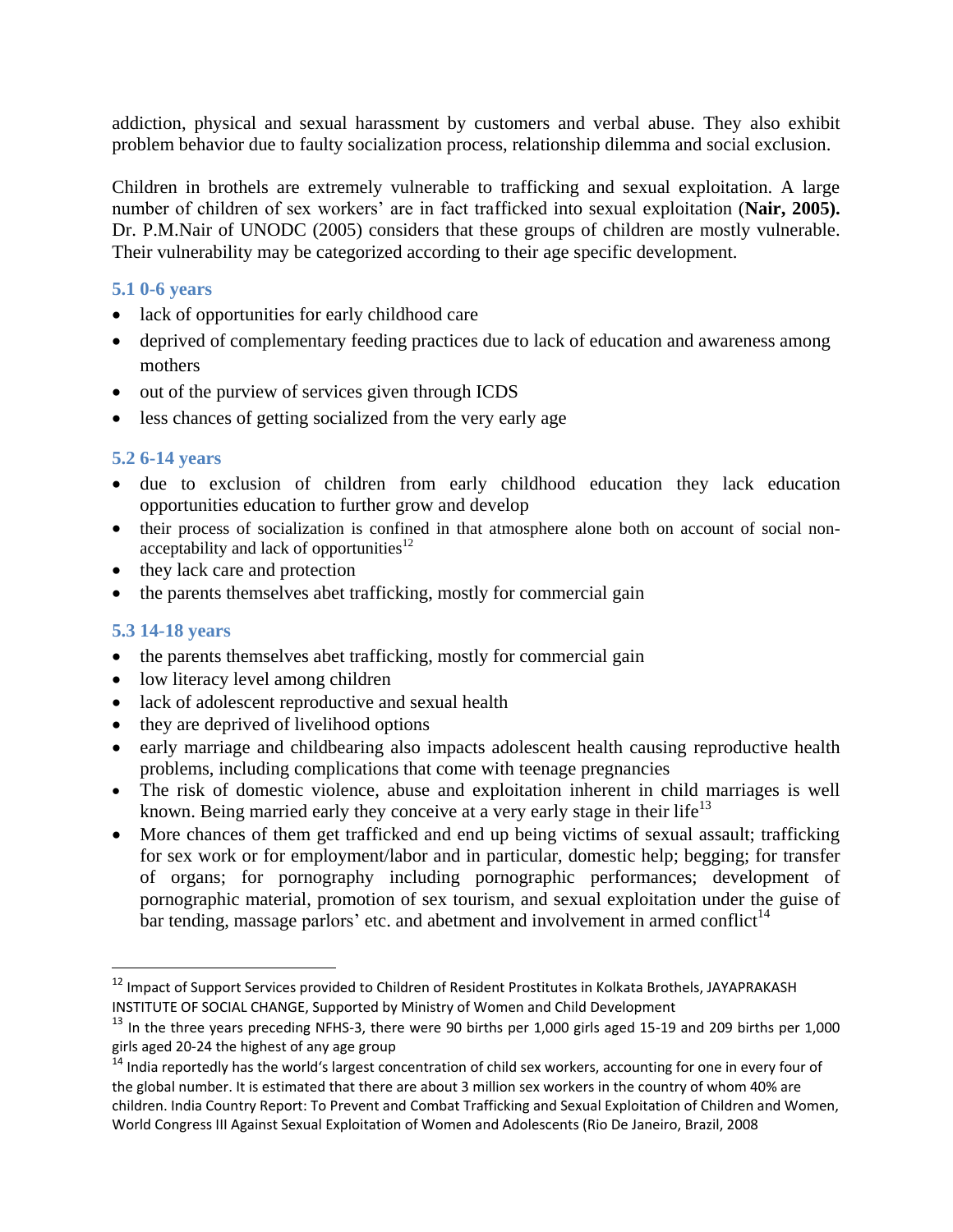# <span id="page-11-0"></span>**6. Services to such Children**

- Integrated Child Development Services
- Sarv Shiksha Abhiyaan
- Government schools run by- MCD and Delhi Government
- Health Centres- Sub Health-Centres and Primary Health Centres
- District Hospitals
- Delhi Ladli Scheme to empower the girls by linking financial assistance with their education up to senior secondary level. Under the scheme financial assistance is sanctioned at the following stages
- The Chacha Nehru Health Scheme, under which free medical check-up and treatment will be provided to all the school children
- Kishori Shakti Yojna<sup>15</sup>
- Nutrition Programme for Adolescent Girls<sup>16</sup>
- Ujjwala Scheme was launched in 2008 to prevent and combat trafficking and ensure rescue, rehabilitation, reintegration and repatriation of victims of trafficking
- Rashtriya Madyamik Shiksha Abhiyaan launched in 2009, is a shared scheme by the Centre and State to achieve universalization of secondary education viz standard 9th and 10th to check the dropout rate after elementary education. The objective of the scheme is to make secondary education of good quality available, accessible and affordable to all young people by providing one secondary school within 5 kilometer of every habitation
- The Ministry of Human Resource Development introduced an educational program, known as Adolescence Education Programme (AEP). The objective of the AEP is to provide young people with accurate, age appropriate and culturally relevant information; promote healthy attitudes and develop skills to enable them to respond to real-life situations effectively<sup>17</sup>
- Taking into the consideration the peculiar needs (educational, health, empowerment) of adolescent girls, the SABLA scheme was launched as Rajiv Gandhi Scheme for Empowerment of Adolescent Girls in 2012. It was envisaged as a comprehensive intervention for adolescent girls in the age group of 11-18 with a special focus on out of school girls. Under the scheme, the out of school adolescent girls are to be provided with life skills education, sexual counseling, leadership schools and vocational training

l

<sup>&</sup>lt;sup>15</sup> KSY, Ministry of Women and Child Development, http://wcd.nic.in/KSY/ksyintro.htm

<sup>16</sup> Also refer to http://wcd.nic.in/npag/npag.htm

<sup>&</sup>lt;sup>17</sup> Status of Children in 14-18 Years: Review Of Policy, Programme and Legislative Framework, 2012-2013, NCPCR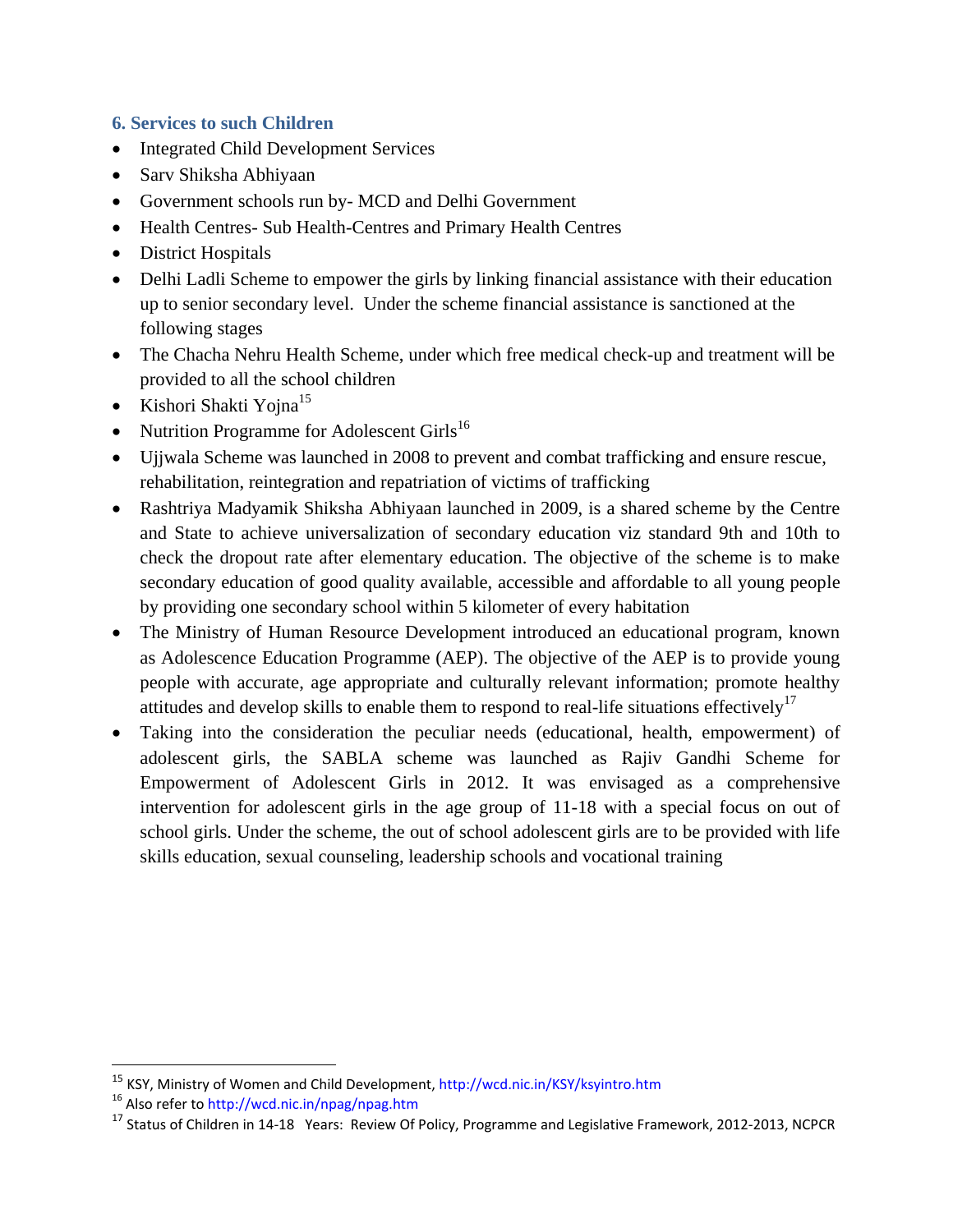## <span id="page-12-0"></span>**7. Geographical Expansion of Sex Workers in Delhi**

**G.B. Road** (full name Garstin [Bastion](http://en.wikipedia.org/wiki/Bastion) Road) is a road from Ajmeri Gate to Lahori Gate in Delhi, India, parallel to the railway lines. . It is the biggest red light area in Delhi<sup>18</sup>. The road's name was officially changed to [Swami Shradhanand Marg](http://en.wikipedia.org/wiki/Swami_Shraddhanand) in 1966.

There are 96 brothels in total, located among the 20 main buildings of G.B. Road. Prostitutes and health workers once a week sit and discuss the stories and issues faced on daily basis by the prostitutes. According to a monthly publication "Red Light Despatch" there are around 2 million women sex workers across the country. They not only operate in publicly known brothels like G.B. Road of Delhi or Kamati Pura of Mumbai but also operate from various locations like massage parlors or just through a phone call to escort services<sup>19</sup>. Among the metros, Delhi leads the list. Though the capital has only one known red light area, GB Road, there are 37,900 sex workers -- more than those in India's financial capital, Mumbai $^{20}$ .

<sup>18</sup> [http://thecnnfreedomproject.blogs.cnn.com/2011/08/04/woman-on-a-mission-on-patrol-with-top-cop-in-new](http://thecnnfreedomproject.blogs.cnn.com/2011/08/04/woman-on-a-mission-on-patrol-with-top-cop-in-new-delhis-red-light-district/)[delhis-red-light-district/](http://thecnnfreedomproject.blogs.cnn.com/2011/08/04/woman-on-a-mission-on-patrol-with-top-cop-in-new-delhis-red-light-district/)

<sup>&</sup>lt;sup>19</sup> Life as a Prostitute- <http://www.halabol.com/2012/06/09/life-prostitute>

<sup>&</sup>lt;sup>20</sup> [http://articles.timesofindia.indiatimes.com/2010-07-21/india/28280971\\_1\\_india-s-hiv-hiv-infected-women](http://articles.timesofindia.indiatimes.com/2010-07-21/india/28280971_1_india-s-hiv-hiv-infected-women-workers)[workers](http://articles.timesofindia.indiatimes.com/2010-07-21/india/28280971_1_india-s-hiv-hiv-infected-women-workers)